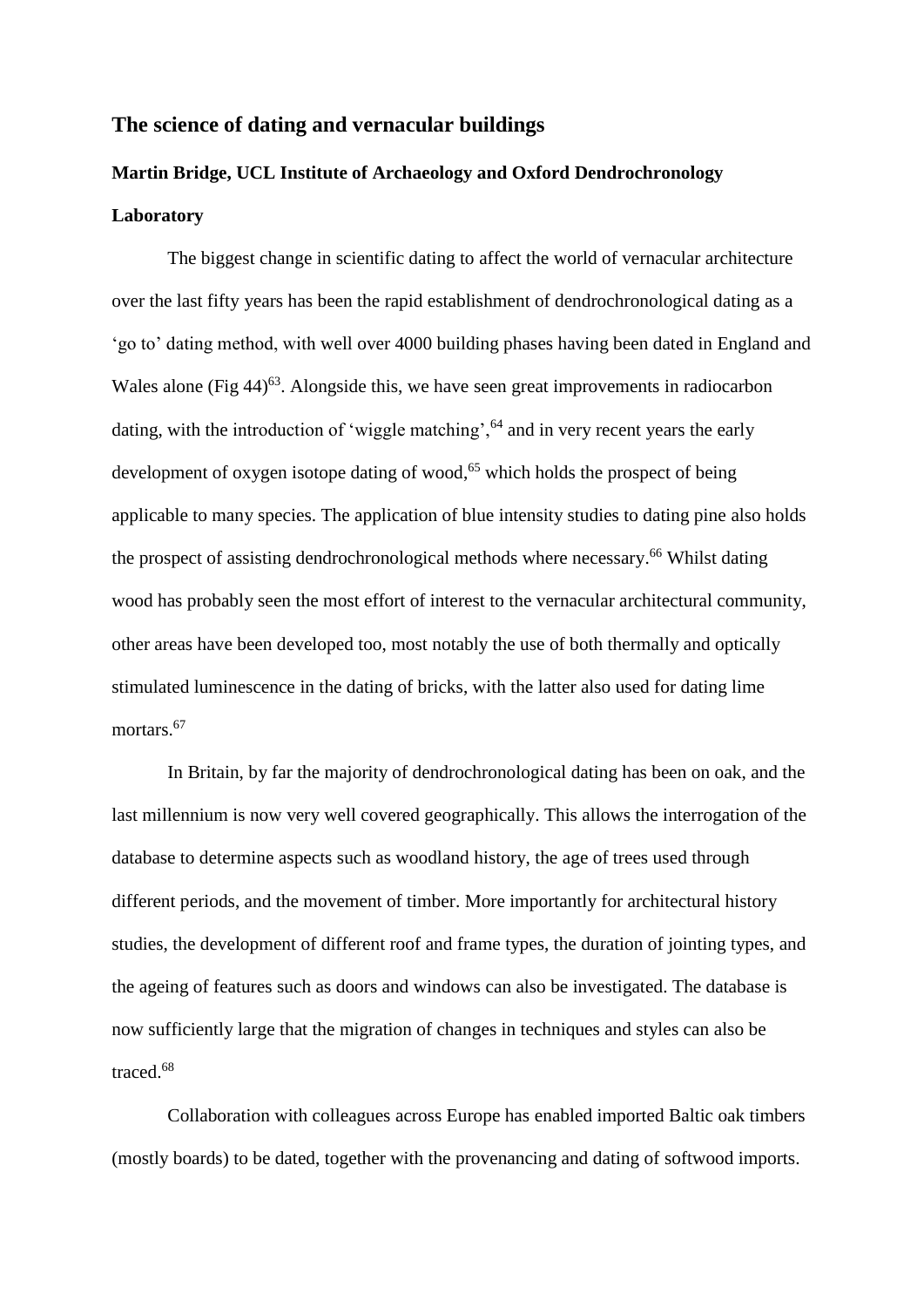We are now also beginning to find eighteenth- and nineteenth-century imports of American oak. Much of this proliferation in dendrochronological dating has been funded by Historic England (and its predecessor English Heritage), along with bodies such as the Royal Commission on the Ancient and Historical Monuments of Wales, Cadw, the National Trust, Historic Royal Palaces, and various interest groups, as well as individuals.

In cases where standard dendrochronology has not been able to date timbers, radiocarbon analysis (itself reliant on dendrochronology for calibration) has proved invaluable. There are periods in the last millennium where the calibration curve makes dating difficult because a measured value can equate to multiple potential positions on the curve. In the case of vernacular architecture, in particular, the whole of the sixteenth century gives very broad date ranges. However, improvements currently underway in IntCal20 (the international calibration determination) using single annual rings instead of the previous 5-year or 10-year blocks should mean that in the near future, wiggle-matching may achieve dates to within about an eleven-year uncertainty envelope. <sup>69</sup>

The study of oxygen isotopes, originally for climatic reconstruction, is now being applied to dating, with a chronology being established initially from dendrochronologically dated wood.<sup>70</sup> Initial results are very encouraging, and hold the prospect for being able to date slightly shorter sequences, fast-grown timbers, and species other than oak, especially elm which is the second commonest building timber, but is usually unsuitable for tree-ring dating.

The measurement of blue light intensity in softwoods, another product of the intense research into climate change, also promises to enhance the dating of this category. This is an accurate proxy for the measure of the maximum latewood density of the wood, which has been found to be better correlated with climatic factors than the relatively crude ring-width alone. Recent work also suggests this may be applicable to hardwoods in the future.<sup>71</sup>